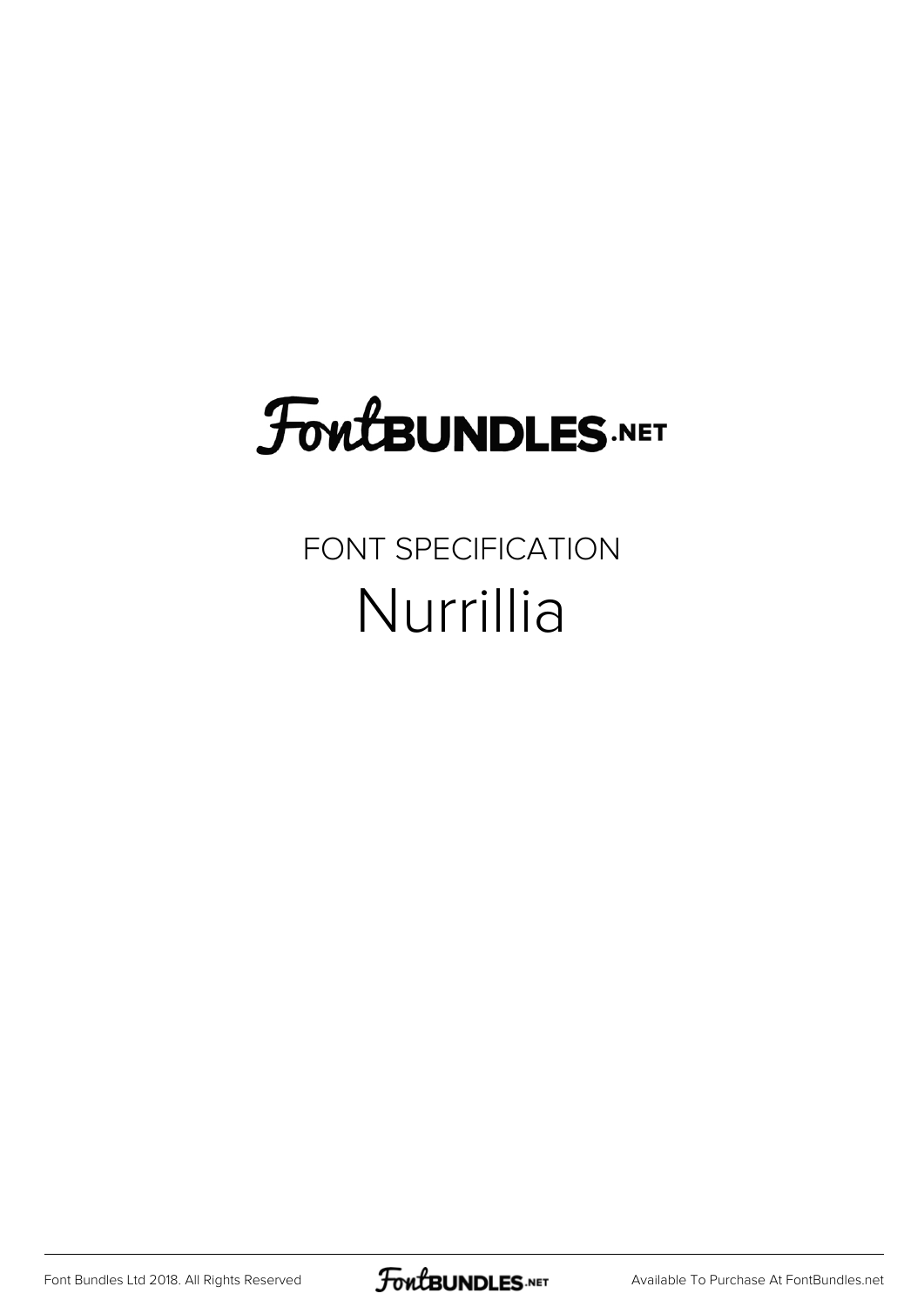## Nurrillia - Regular

**Uppercase Characters** 

ABCDEFGHIJKLA NOPQRITUVWXYZ

Lowercase Characters

a b o de f g hij klmn op grst Wewkyz

**Numbers** 

0123456789

Punctuation and Symbols

 $\frac{1}{2}$  " # \$ % & ' ( ) \* +  $\cdot : \cdot \cdot = \cdot ?$  [ \ ] ^  $13142$   $187$ <br>  $150$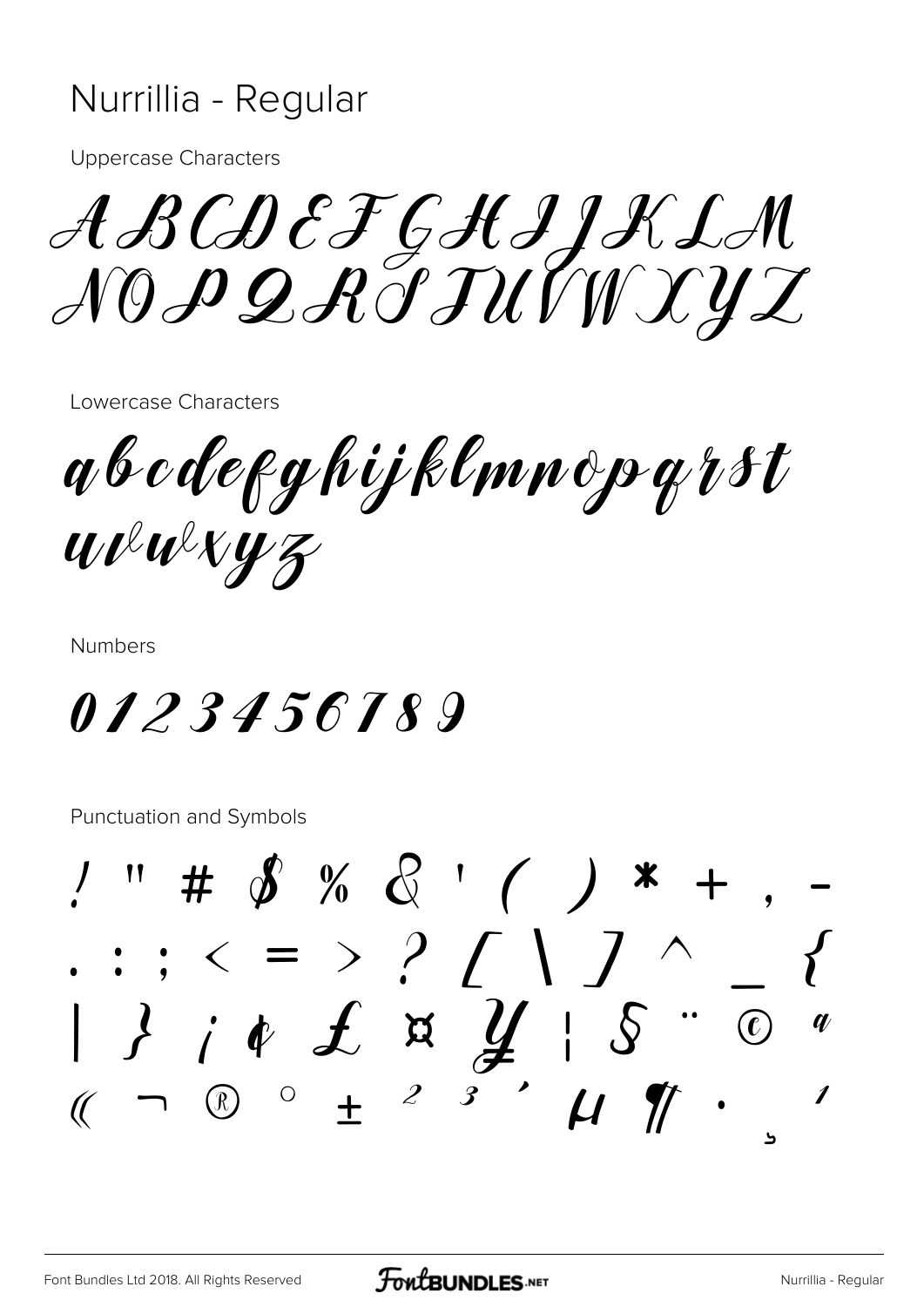º » ¼ ½ ¾ All Other Glyphs À Á Â Ã Ä Å Æ Ç È  $\acute{\mathcal{E}}$   $\acute{\mathcal{E}}$   $\acute{\mathcal{E}}$   $\acute{\mathcal{J}}$   $\acute{\mathcal{J}}$   $\acute{\mathcal{J}}$   $\acute{\mathcal{J}}$   $\acute{\mathcal{J}}$ Ò Ó Ô Õ Ö × Ø Ù Ú  $\hat{\mathcal{U}}$   $\ddot{\mathcal{U}}$   $\ddot{\mathcal{Y}}$   $\beta$   $\dot{\alpha}$   $\dot{\alpha}$   $\ddot{\alpha}$   $\ddot{\alpha}$  $\ddot{q}$   $\ddot{q}$   $q$   $e$   $\dot{e}$   $\dot{e}$   $\ddot{e}$   $\ddot{e}$   $\ddot{v}$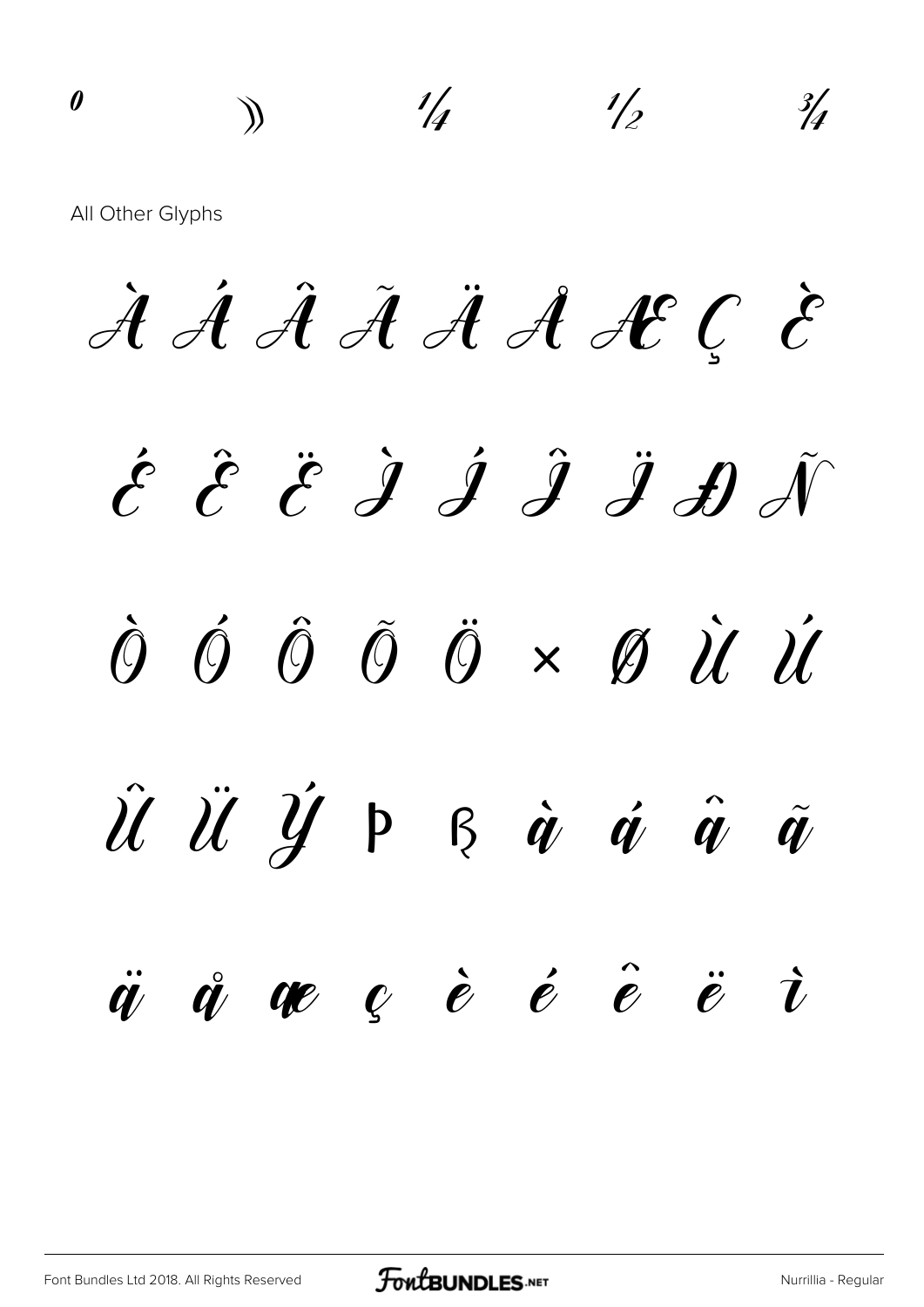$\vec{v}$   $\hat{v}$   $\ddot{\theta}$   $\dot{\phi}$   $\hat{\phi}$   $\ddot{\phi}$   $\ddot{\phi}$   $\ddot{\phi}$  $\dot{v}$   $\dot{\phi}$   $\dot{u}$   $\ddot{u}$   $\ddot{u}$   $\dot{y}$   $\dot{y}$  $u \text{ } t \text{ } \ell \text{ } @ \text{ } \check{d} \text{ } \check{y} \text{ } \check{z}$  $\sim$   $\sim$  $\check{\mathcal{F}}$  $\bullet$  0  $\begin{array}{cccc}\n\mathbf{v} & & & \\
\mathbf{v} & & & \\
\mathbf{v} & & & \\
\mathbf{v} & & & \\
\mathbf{v} & & & \\
\mathbf{v} & & & \\
\mathbf{v} & & & \\
\mathbf{v} & & & \\
\mathbf{v} & & & \\
\mathbf{v} & & & \\
\mathbf{v} & & & \\
\mathbf{v} & & & \\
\mathbf{v} & & & \\
\mathbf{v} & & & \\
\mathbf{v} & & & \\
\mathbf{v} & & & \\
\mathbf{v} & & & \\
\mathbf{v} & & & \\
\mathbf{v} & & & \\
\mathbf{v} & & & \\
\mathbf{v} & & & \\
\math$  $\begin{array}{ccccccc}\n6 & & 9 & & & 6 & & 99 \\
\end{array}$  $\uparrow$   $\uparrow$  . ‰ ( ) /  $\uparrow$  $-6$ 1656z or os ozpr  $\mathcal{J}$ M

FoutBUNDLES.NET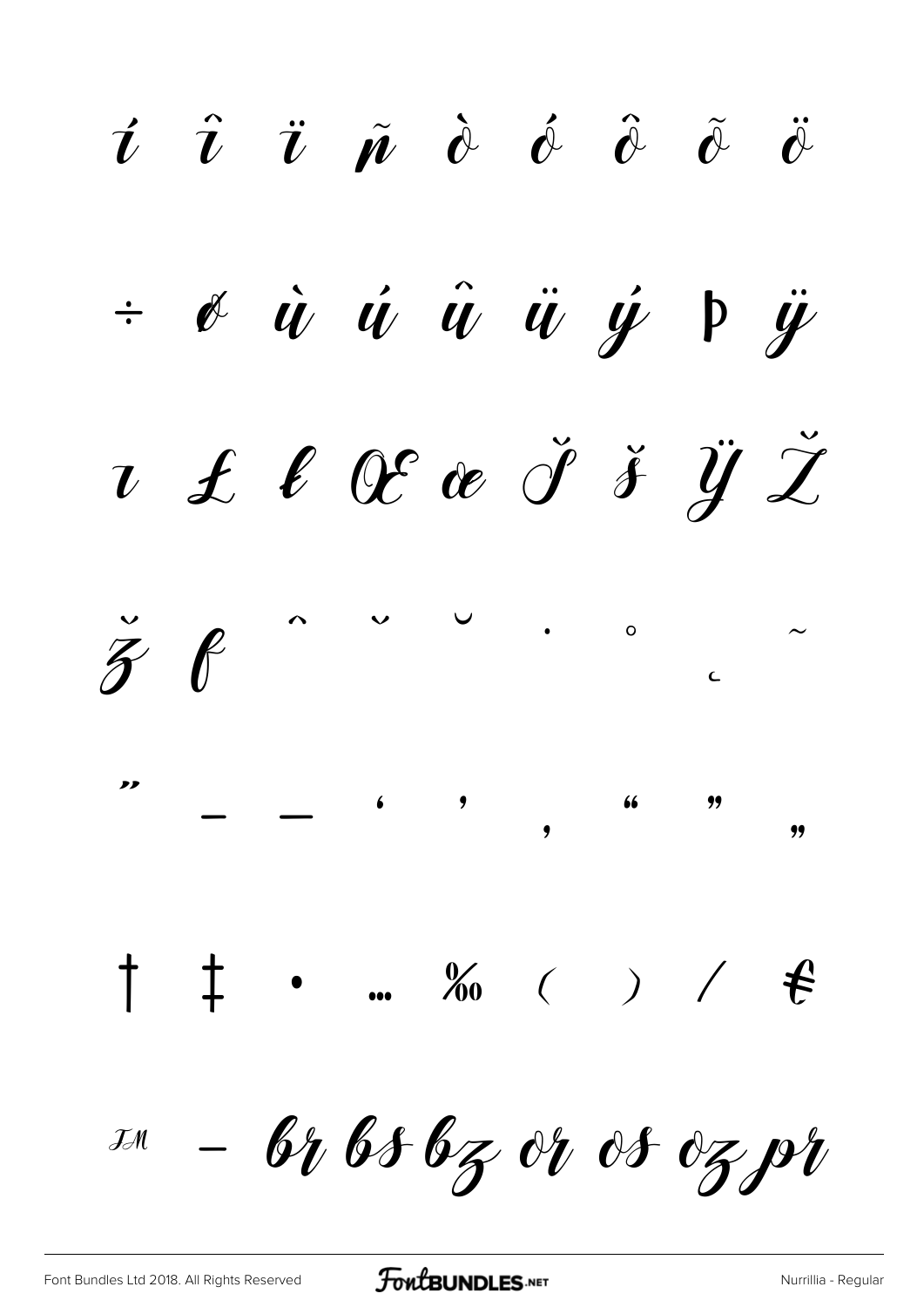pspz ir is iz si ss sz vi

vz wr vs wswz tt U H a

 $\circledast \circledast \circledast \circledast \circledast \circledast \circledast$ 



 $\partial \mathcal{L} \circ \mathcal{L} \circ \mathcal{L} \circ \mathcal{L} \circ \mathcal{L} \circ \mathcal{L} \circ \mathcal{L} \circ \mathcal{L} \circ \mathcal{L} \circ \mathcal{L} \circ \mathcal{L} \circ \mathcal{L} \circ \mathcal{L} \circ \mathcal{L} \circ \mathcal{L} \circ \mathcal{L} \circ \mathcal{L} \circ \mathcal{L} \circ \mathcal{L} \circ \mathcal{L} \circ \mathcal{L} \circ \mathcal{L} \circ \mathcal{L} \circ \mathcal{L} \circ \mathcal{L} \circ \mathcal{L} \circ \mathcal{L} \circ \math$ 

rordre Pry Wrig E

Emmo page to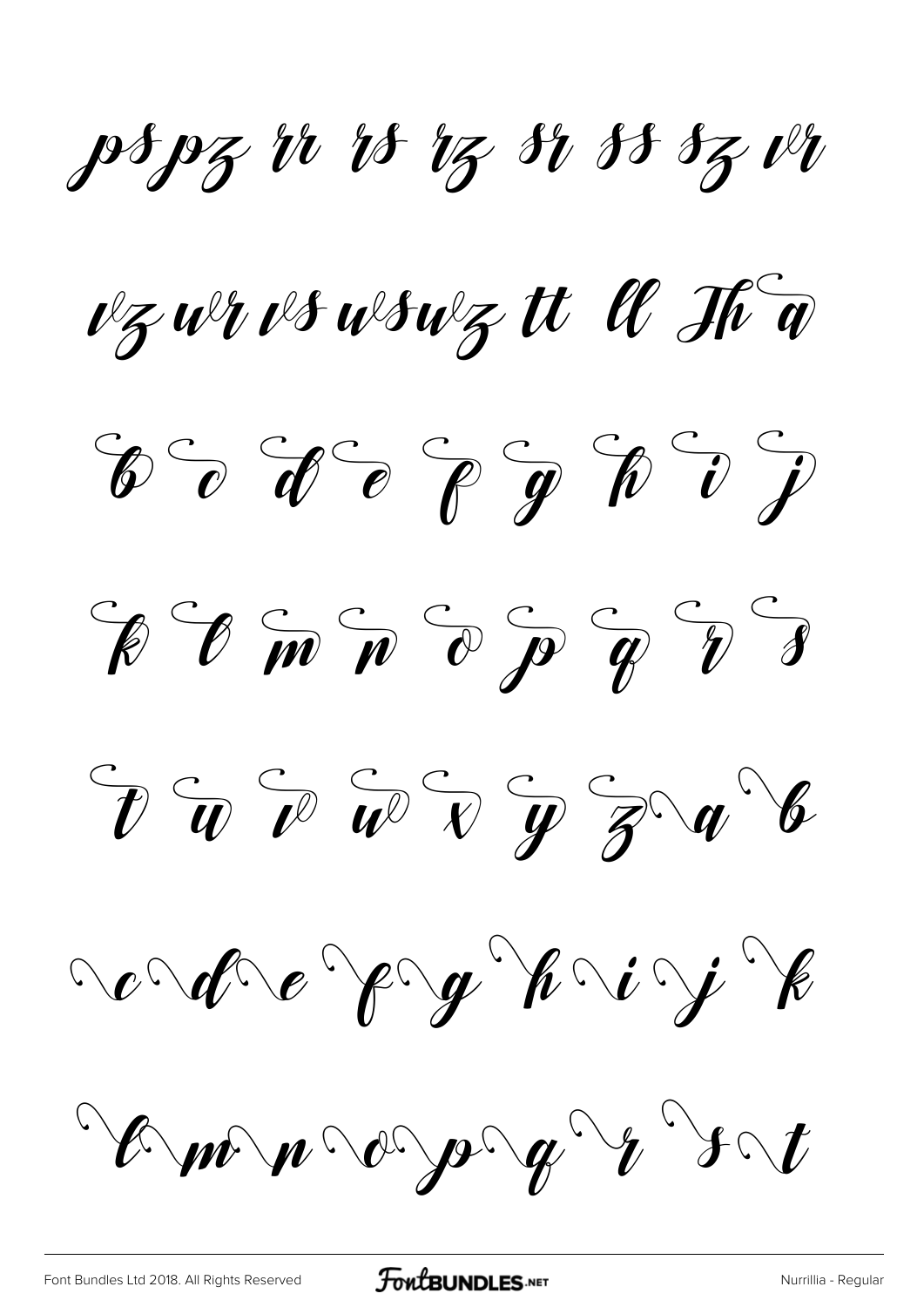$\sim$   $w \sim w \sim v \sim y \sim z \sim 6$ 







 $e^\gamma$  of  $\gamma$  of  $\gamma$  of  $\gamma$  of  $\gamma$  of  $\gamma$ 

 $w$   $\sqrt{y}$  of  $w$   $\sim$   $w$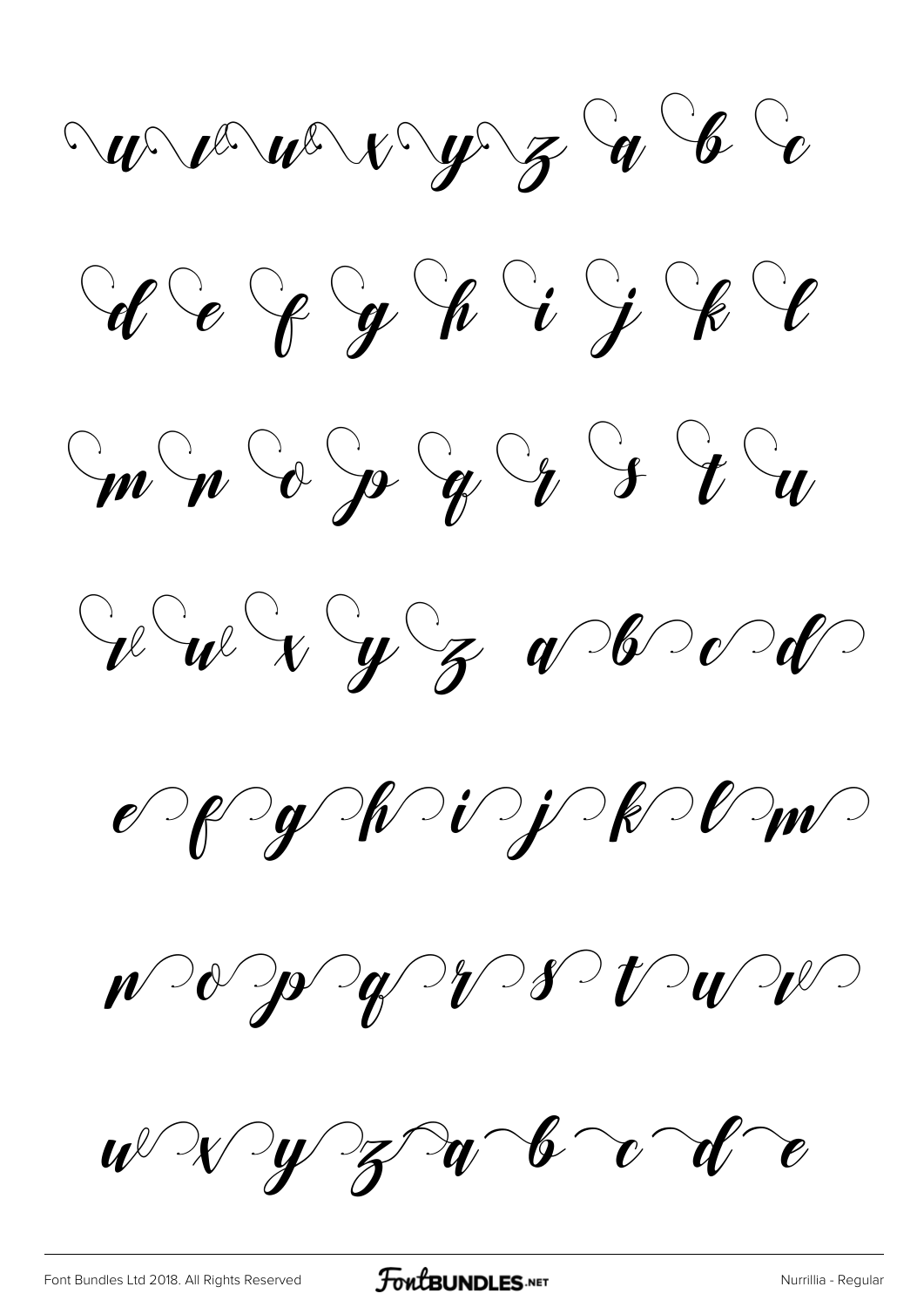Cyhijk Imm

 $\omega$   $\gamma$   $\gamma$   $\gamma$   $\gamma$   $\gamma$   $\gamma$   $\omega$ 

 $\gamma yz$  abode

 $y^{\prime}$  l'i j l' $\ell$  m/m/d